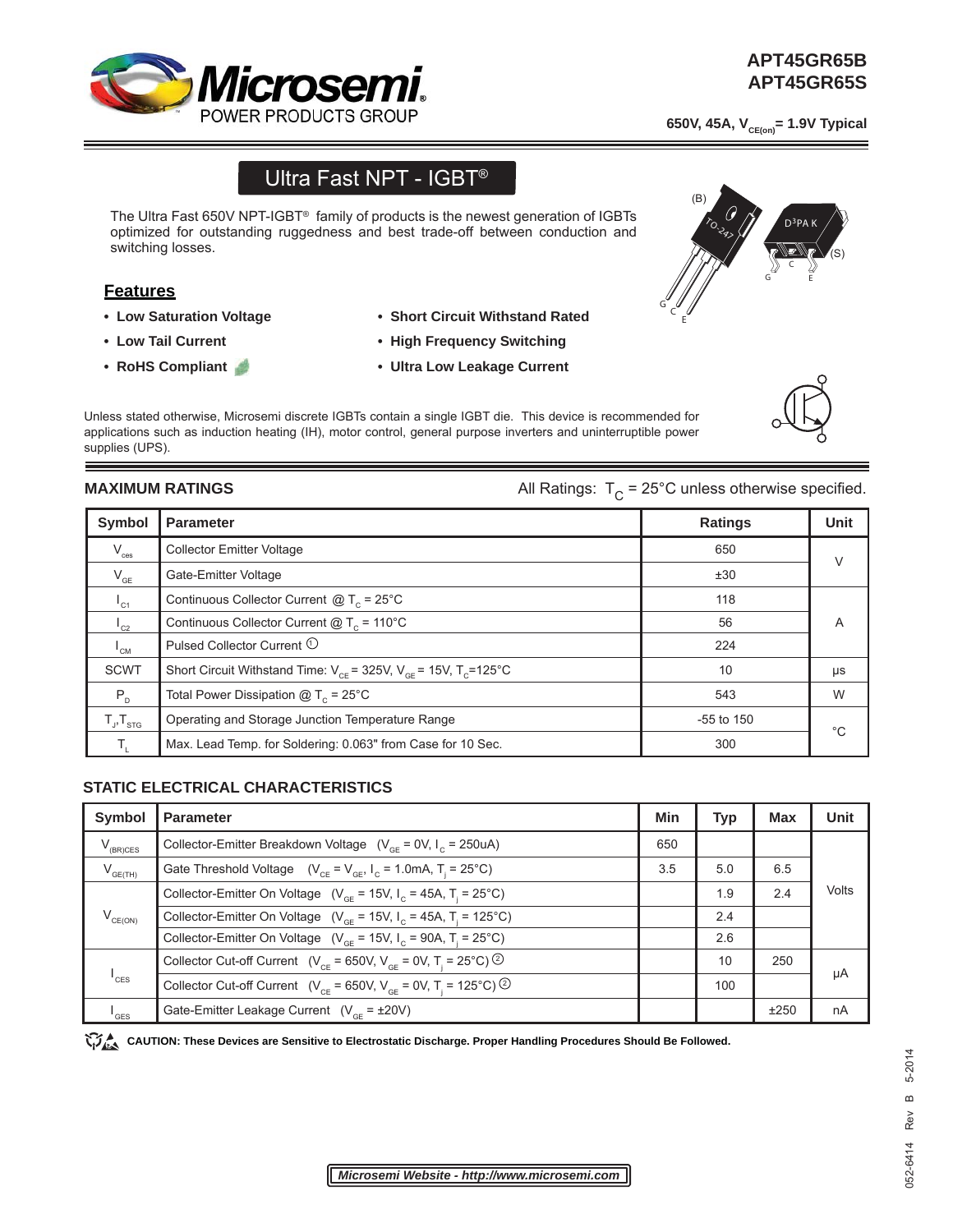#### **DYNAMIC CHARACTERISTICS**

| <b>Symbol</b>                                                 | <b>Parameter</b>                 | <b>Test Conditions</b>                            | Min | <b>Typ</b> | <b>Max</b> | Unit   |
|---------------------------------------------------------------|----------------------------------|---------------------------------------------------|-----|------------|------------|--------|
| $\mathsf{C}_{\textup{\tiny\rm{ies}}}$                         | Input Capacitance                | Capacitance                                       |     | 2900       |            |        |
| $\mathrm{C}_{\underline{\mathrm{oes}}}$                       | Output Capacitance               | $V_{CF} = 0V, V_{CF} = 25V$                       |     | 548        |            | pF     |
| $\mathsf{C}_{\textsf{res}}$                                   | Reverse Transfer Capacitance     | $f = 1$ MHz                                       |     | 268        |            |        |
| $\mathsf{V}_{\mathsf{GEP}}$                                   | Gate to Emitter Plateau Voltage  | Gate Charge                                       |     | 7.5        |            | $\vee$ |
| $Q_q^{(3)}$                                                   | <b>Total Gate Charge</b>         | $V_{GF} = 15V$                                    |     | 150        | 203        |        |
| $\mathsf{Q}_{_{\sf ge}}$                                      | Gate-Emitter Charge              | $V_{CF}$ = 325V                                   |     | 18         | 24         | nC     |
| $\mathsf{Q}_\mathrm{gc}$                                      | Gate- Collector Charge           | $I_c = 45A$                                       |     | 74         | 100        |        |
| $\mathfrak{t}_{\scriptscriptstyle{\mathsf{d}(\mathsf{on})}}$  | Turn-On Delay Time               | Inductive Switching (25°C)                        |     | 15         |            |        |
| $t_{\rm r}$                                                   | <b>Current Rise Time</b>         | $V_{cc} = 433V$                                   |     | 32         |            |        |
| $t_{d(off)}$                                                  | Turn-Off Delay Time              | $V_{GF} = 15V$                                    |     | 100        |            | ns     |
|                                                               | <b>Current Fall Time</b>         | $I_c = 45A$                                       |     | 50         |            |        |
| $\mathsf{E}_{\mathsf{on2}}^{\mathsf{}}(\mathsf{S})$           | Turn-On Switching Energy         | $R_{\alpha}$ = 4.30 <sup><math>\circ</math></sup> |     | 900        | 1350       |        |
| $E_{\text{off}}$                                              | Turn-Off Switching Energy        | $T_1 = +25^{\circ}C$                              |     | 580        | 870        | μJ     |
| $t_{\text{\tiny d(0n)}}$                                      | Turn-On Delay Time               | Inductive Switching (125°C)                       |     | 15         |            |        |
| $t_{\rm r}$                                                   | <b>Current Rise Time</b>         | $V_{cc}$ = 433V                                   |     | 32         |            |        |
| $\mathfrak{t}_{\scriptscriptstyle{\mathsf{d}(\mathsf{off})}}$ | Turn-Off Delay Time              | $V_{GE}$ = 15V                                    |     | 123        |            | ns     |
| $t_{\rm f}$                                                   | <b>Current Fall Time</b>         | $I_c = 45A$                                       |     | 52         |            |        |
| $E_{on2}$ <sup>(5)</sup>                                      | Turn-On Switching Energy         | $R_{\alpha}$ = 4.30 $\circledcirc$                |     | 925        | 1245       |        |
| $E_{\text{off}}$ <sup><math>\odot</math></sup>                | <b>Turn-Off Switching Energy</b> | $T_1 = +125^{\circ}C$                             |     | 800        | 1160       | μJ     |

#### **THERMAL AND MECHANICAL CHARACTERISTICS**

| <b>Symbol</b>                                      | <b>Characteristic</b>                              | Min | <b>Typ</b> | <b>Max</b> | <b>Unit</b>   |
|----------------------------------------------------|----------------------------------------------------|-----|------------|------------|---------------|
| $\mathsf{R}_{\scriptscriptstyle{\theta\text{JC}}}$ | Junction to Case Thermal Resistance                |     |            | 0.23       | $\degree$ C/W |
| $R_{\theta JA}$                                    | Junction to Ambient Thermal Resistance             |     |            | 40         |               |
| $W_{\tau}$                                         | Package Weight                                     |     | 0.22       |            | 0Z            |
|                                                    |                                                    |     | 6.2        |            | g             |
| Torque                                             | Mounting Torque (TO-247 Package), 4-40 or M3 screw |     |            | 10         | in-Ibf        |
|                                                    |                                                    |     |            | 6.2        | $N \cdot m$   |

1 Repetitive Rating: Pulse width and case temperature limited by maximum junction temperature.

2 Pulse test: Pulse Width < 380*μs*, duty cycle < 2%.

3 See Mil-Std-750 Method 3471.

 $4$  R<sub>G</sub> is external gate resistance, not including internal gate resistance or gate driver impedance. (MIC4452)

 $5 E_{on2}$  is the energy loss at turn-on and includes the charge stored in the freewheeling diode.

6 E<sub>df</sub>is the clamped inductive turn-off energy measured in accordance with JEDEC standard JESD24-1.<br>**Microsemi reserves the right to change, without notice, the specifications and information contained herein.** 

#### **TYPICAL PERFORMANCE CURVES**

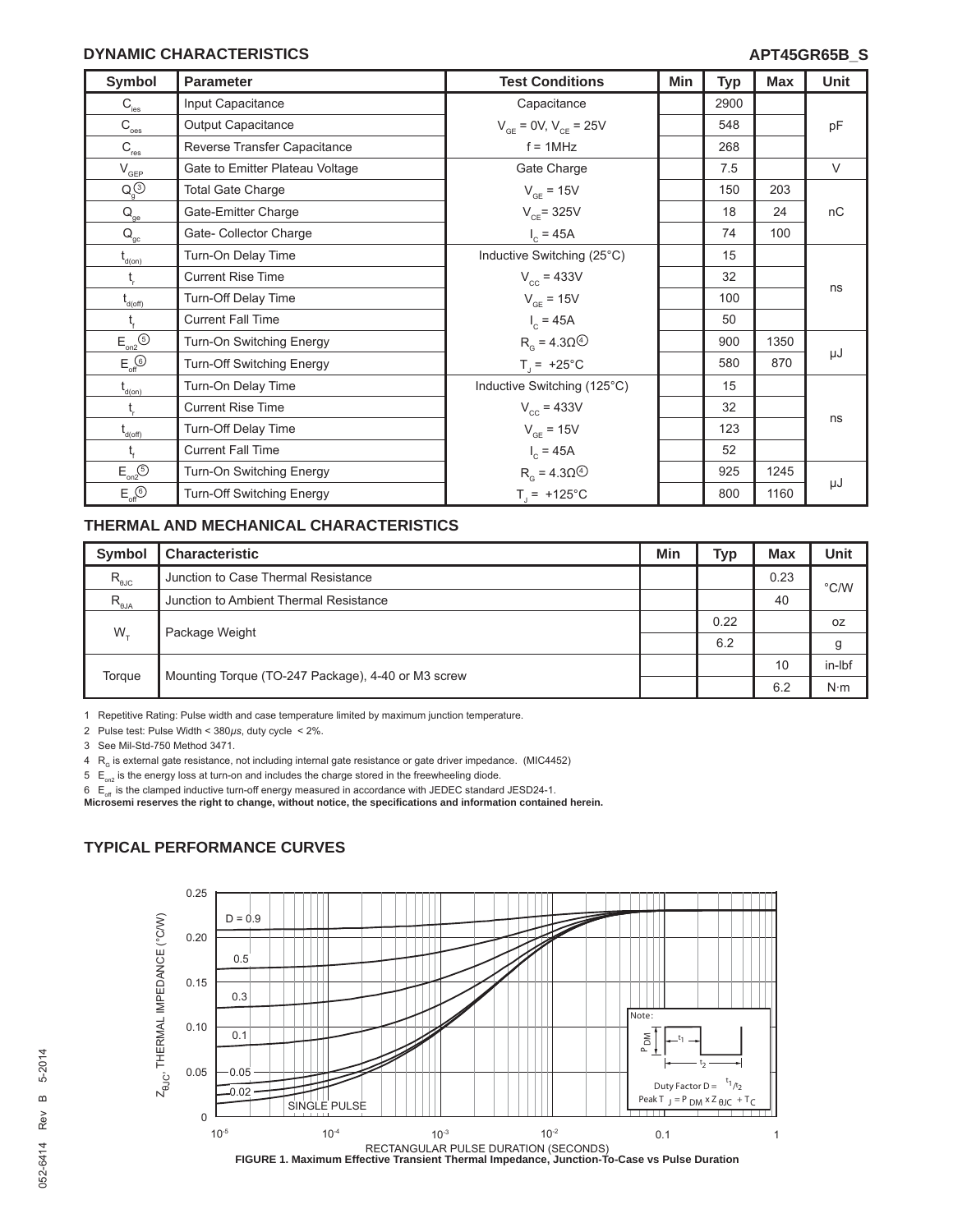



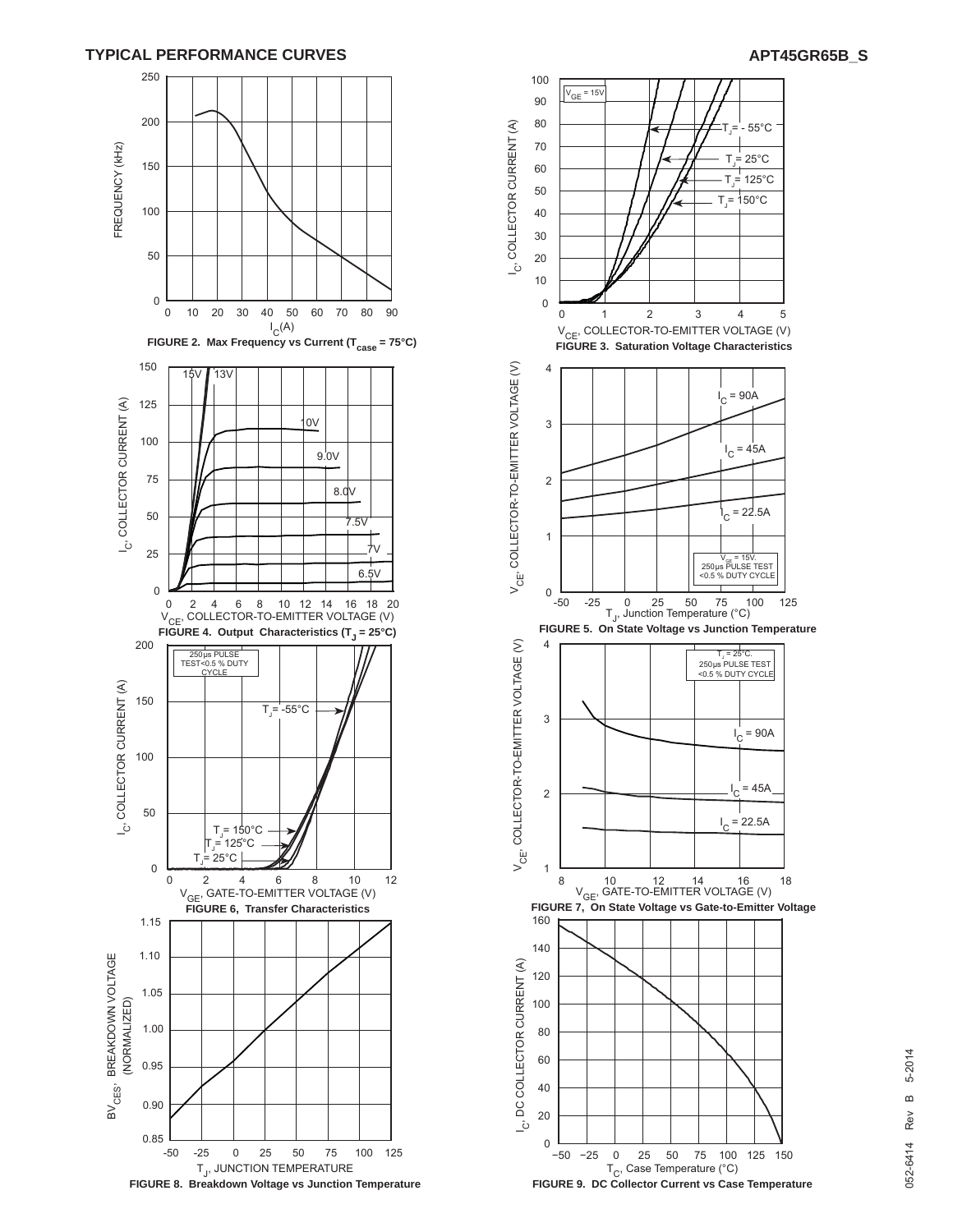#### **TYPICAL PERFORMANCE CURVES**



T<sub>J</sub>, JUNCTION TEMPERATURE (°C) **FIGURE 16. Swiitching Energy vs Junction Temperature**



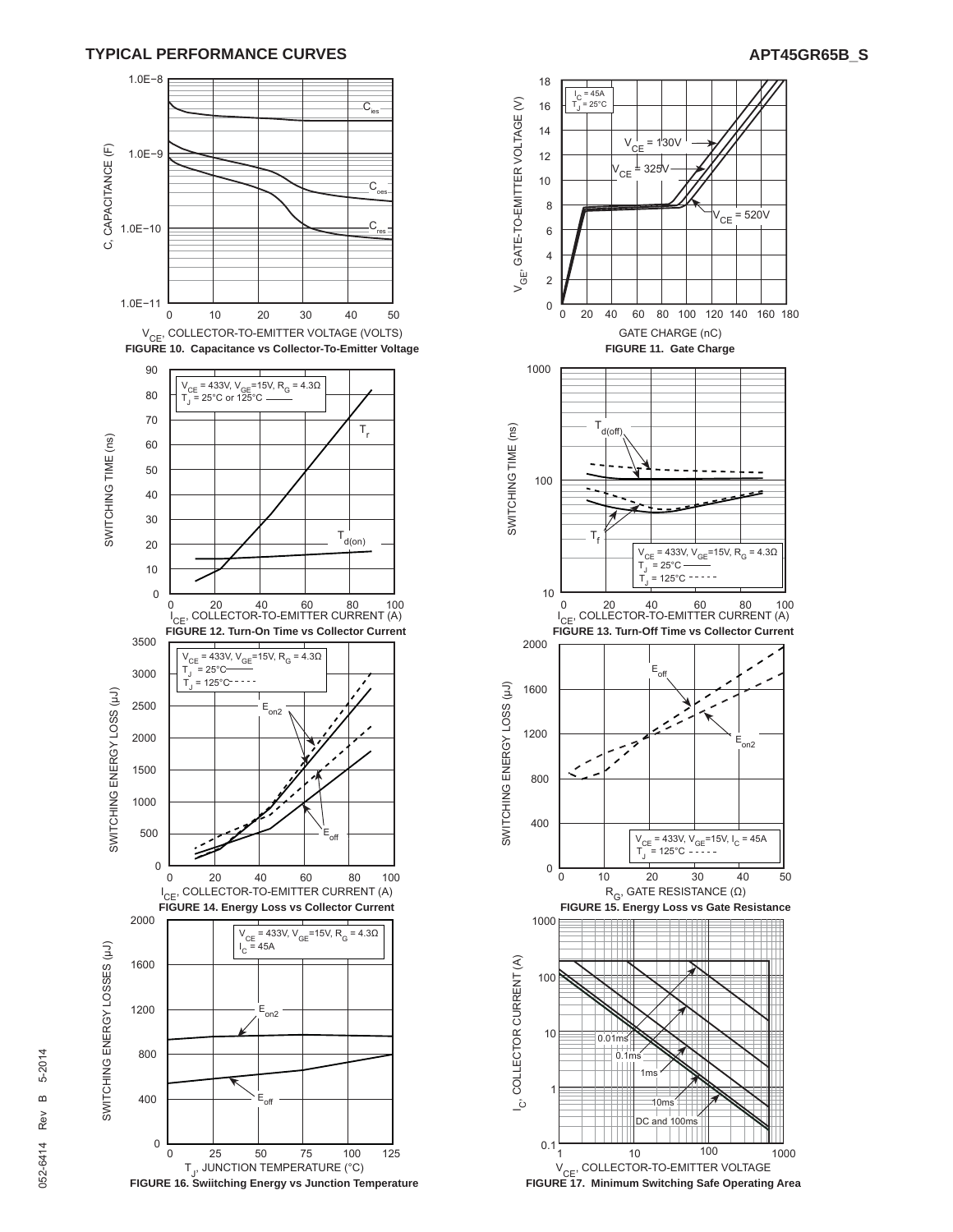# **TO-247 Package Outline**





**PAK Package Outline**<br>e3 : 100% Sn Plating

Collector<br>(Heat Sink) (Heat Sink)

Dimensions in Millimeters (Inches)

# 5-2014 052-6414 Rev B 5-2014  $\omega$ 052-6414 Rev

11.51 (.453) 11.61 (.457)

 $\overline{\textbf{v}}$